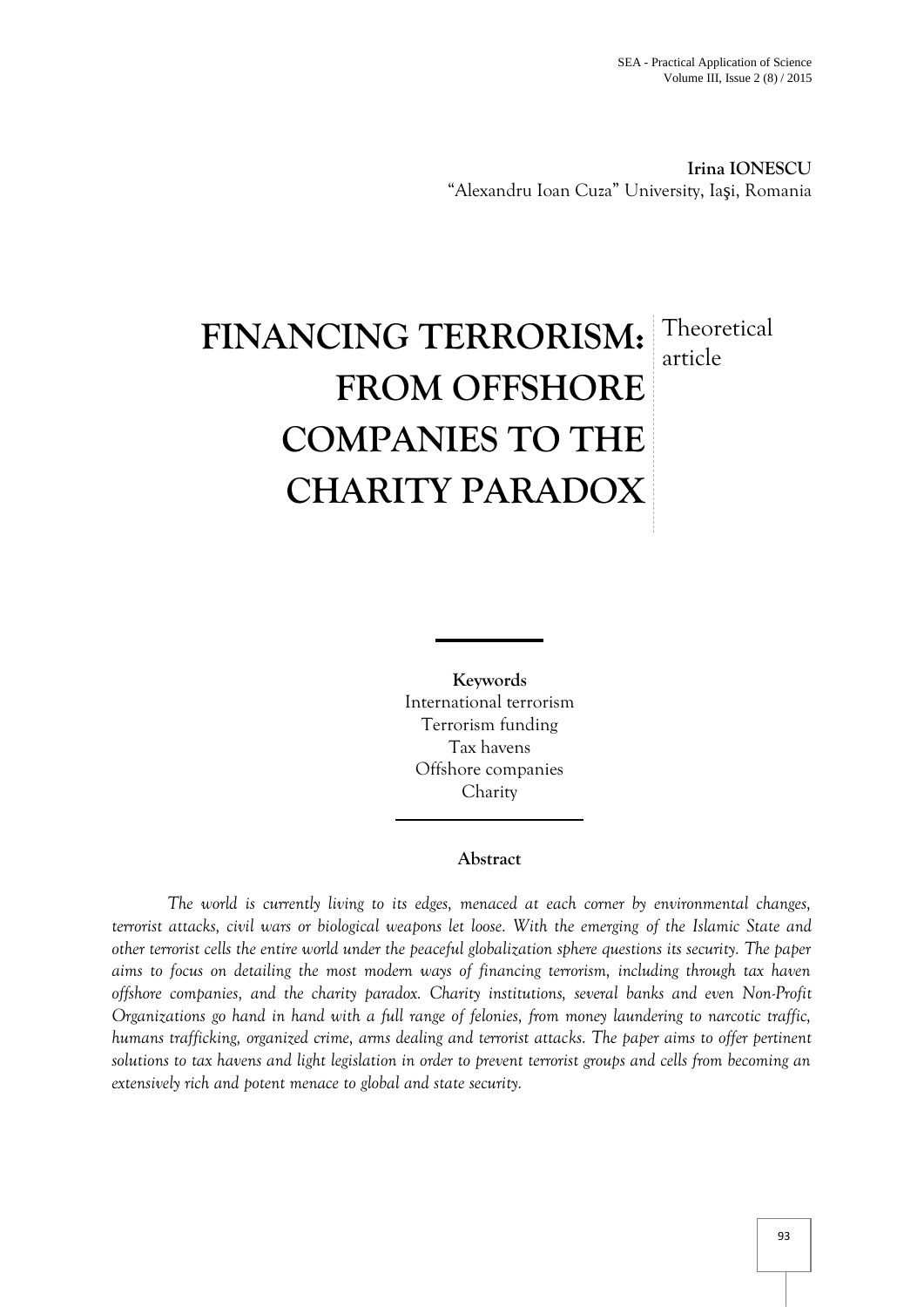#### **Introduction**

Offshore companies started their journey around the 1980s in the United Kingdom and developed massively to become a worldwide success two decades later. However, according to some other beliefs (Palan in Hampton and Abbott, 1999), the concept roots in the Ancient Greece where wealthy Athenians used to save their fortunes in the isle of Delos, near Greece's coast. New or old, the concept of off shore companies continues to trigger strenuous discussions when it comes to its definition. Some claim that the offshore concept is best defined not by referring to a financial centre, but more as a matter of if a certain client is outside the jurisdiction where a typical financial service is delivered (Levin, 2002). Others (Roberts, 1999) impose a dual definition of onshore and offshore companies as two sides of the same story that can only be understood in coexistence. Although a unilateral, generally admitted definition of offshore lacks, the concept continues to extend its worldwide number of members, reaching financial benefits of trillions of dollars annually in the so called tax havens.

The main reason for creating an offshore company Nation's is often to take away the excessive burden of taxation. But, depending on the particular needs of the company, an offshore can also stand for abroad commercial transactions, property buying, creating<br>
"holding" companies, creating insurance companies, creating insurance companies, and even banks, or for financing various smaller firms and private businesses. The direct advantages of placing one's venues in a tax haven emerge from a smaller to zero taxation and the ability of choosing the exchange currency, which often leads to economic advantages. Money laundering and all its downsides are closely linked to tax havens especially for this little to non taxation, and most influential international institutions seem to take advantage of it. Ever since the end of 1999 there were suspicions that a number of important international banking players (like Citigroup and Bank of America) have facilitated money laundry, managing to process payments up to a whopping 1000 billion USD per day (Fisher et ali, 2005). But the main concern is that up to 99% of the black money (resulted from smuggling, drug, human traffic, weapon traffic and terrorism) are successfully "washed" and sent back on the market as white money with the help of<br>mammoth financial institutions (insurance mammoth financial institutions (insurance companies and banks).

The main concern rising from the money laundry phenomenon is strictly linked to financing terrorism. Ever since the 9/11 tragedy, the terrorism problem was signalled in countless studies, books and international conventions, being discussed at the highest security levels of international supra national organizations. For this paper inquiry it is fundamental to say that terrorists required no less than 500,000 USD to bring the  $9/11$  attacks to a

close. Most of the money was processed through the United Arab Emirates and its offshore accounts opened on American banks. It was not until the tragedy that the United States of America, the country with the strictest defence mechanism adopted the Patriotic Act which refers to the diminishing of international money laundering and counter-financing terrorism (Fisher et ali, 2005). The Patriotic Act helped making progresses on identifying potential terrorists aiming to open bank accounts outside the US.

On an international level, the members of the United Nations could finally sign and ratify the International Convention for the Suppression of the Financing of Terrorism on January 10, 2000 (The Legal Department of the IMF, 2003). Unsurprisingly, before the 9/11 events only 42 countries have signed the treaty, and only four had ratified it (Botswana, Sri Lanka, United Kingdom and Uzbekistan). Between September 11 2001 and February 19 2002 other 90 countries had managed to sign the convention, and other 13 ratified it. However, at that point, the United States had not yet fully ratified or implemented the United International Convention for the Suppression of the Financing of Terrorism. Germany, Italy or Japan had not signed the convention either (The Economist, 2002).

As a response to the 9/11 attacks, UN's Security Council adopted the 1373 resolution (United Nation Security Council, 2001) and asked all members of the United Nations to adopt a certain package of measures for countering terrorism. The actions included freezing bank accounts or any other financial goods and resources if a person was directly or indirectly involved in terrorist attacks. By the end of 2003 all of the 191 states members of the United Nations have offered detailed reports on the measures for implementing the anti-terrorist resolutions. Even so, it remains a huge gap between state actions of combating terrorism and its main economic implications. Most international agencies and state institutions lack the power of efficiently fighting against financial terrorism in real time and, in the majority of the cases, they impose threats, decisions and penalties after the terrorist acts were funded.

The "Gross Criminal Product" (Baker in Napoleoni, 2005) concept is directly linked to the terrorist financing phenomenon, and represents an integrated part in today's economy of terror. In order to plausibly fight against terrorism financing, "we need to wage the war increasingly on an economic front, and not just on the military and security/ intelligence fronts" (Barber, 2011). But any war needs money and terrorist require funds more than they require new adepts. Extremist Jihadists know that and intend to appeal to the most common and unusual ways to attract new funds to support their claims, create chaos and achieve their global terror goals.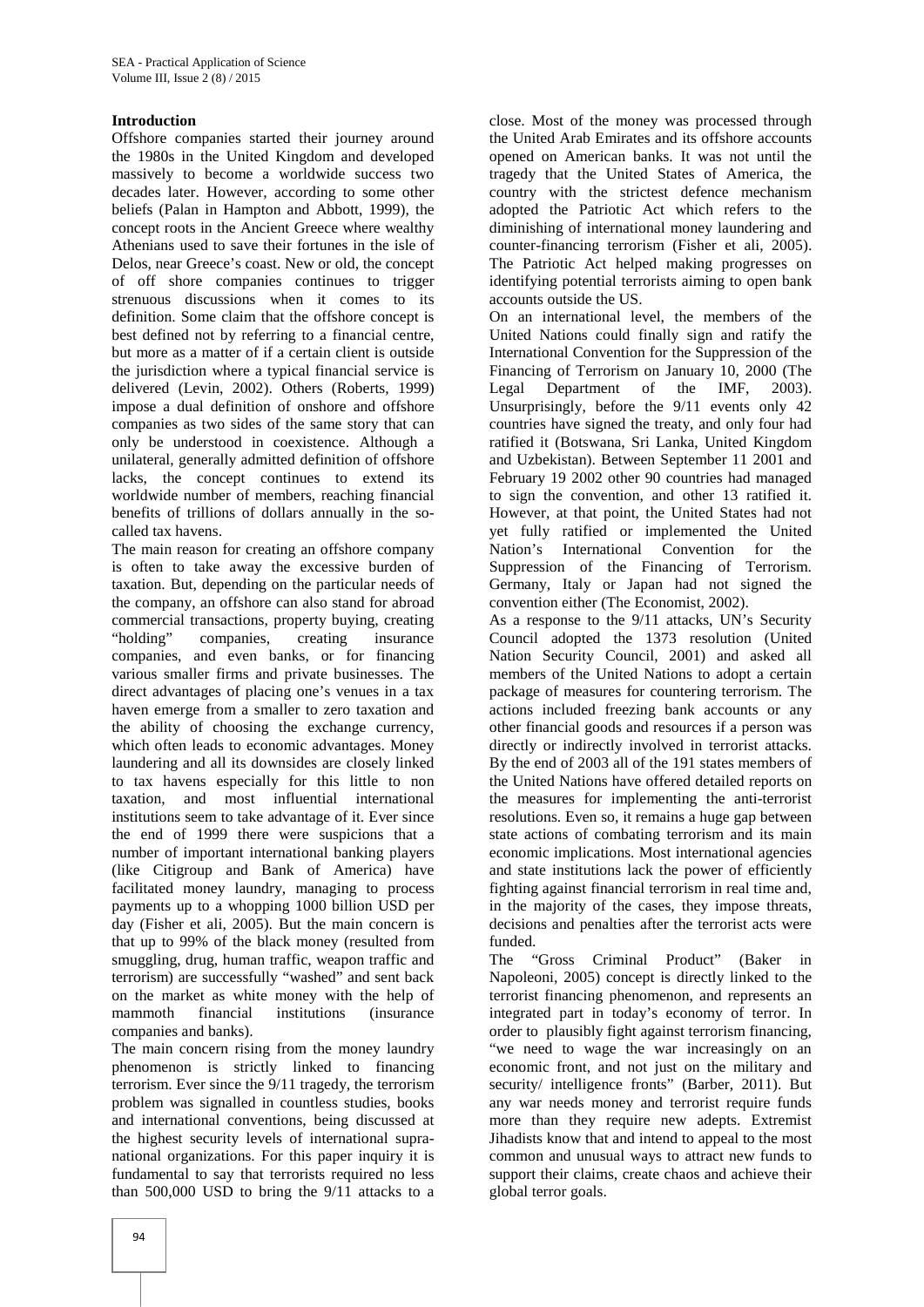## **THEORY**

Financing terrorism through offshore companies and tax havens represents a rather new concept, integrated in today's geopolitical context. Globalization and market liberalization play fundamental roles in wrongly understanding the freedom of expression and towards a personal religion or belief. Most fundamentalist and extremist terrorists claim they fight against capitalism and its horrors, and for creating a better state with holy rules. In fact, powerful international terrorist cells base their beliefs on the same capitalist concepts, indispensable to the  $21<sup>st</sup>$  century world: violence, terror, weapon use, fear inflicting, and money. The American-born extremist radical Anwar al-Awlaki, former important recruiter and terrorist in the Al-Qaeda cell wrote an essay entitled "44 Ways to Support Jihad". He dedicated five of his 10 described strategies to money and funding terrorism, especially through donations and charity (FBI, 2013)**.** Money fuels all terrorist and terror-related operations, from establishing the means of communication, to creating or buying weapons, stakeouts, fund planning and purchasing the required supplies. But how do agencies monitor the illicit money funding terrorist operations?

The tricky and most challenging part is that even the biggest international agencies go on blind. It does not take millions of dollars to plan a terrorist attack counting multiple victims and casualties. The Oklahoma City bombing in 1995 required as little as 4,000 USD. This included gathering the materials, establishing the plan, and hiring a truck to carry out the explosive materials (MSNBC, 2010). Domestic terrorist attacks targeting 10 – 200 victims using artisanal bombs and explosives are even cheaper in the developing countries, causing each unreliable individual to take as many lives as possible when reaching an edge to insanity. Suicide bomb vests sell for as low as 1,200 USD, while a "decent" suicide car bomb costs anywhere between 13,000 and 20,000 USD (Temple-Raston, 2014). The New York Times presents an even darker scenario (Carter & Cox, 2011), with average total cost of whooping 3.3 trillion USD for the 9/11 attacks. The sum refers to what the United States suffered in terms of economics after and during the attacks in 2001, with strong emphasize on the national economy. The economic impact of the terrorist attacks planned and conducted by the Al- Qaeda in 2001 counted for 123 billion USD, while all homeland security related costs covered more than half a trillion USD (589 billion USD). By far the biggest slice is given to the war funding and all of its related costs: more than 1.5 trillion USD, proving that declaring a war in times of globalisation requires serious funding. But who paid for all the money? Everyone. Every single tax paying American annually contributes with more than 5,000 USD to fund a war that does not fully

concern him. Territorial invasions, weapon procuring, nuclear bomb testing and specific antiterrorism protocols – they all count for massive funding, especially from the government. Under these economic circumstances it is easy to say who suffers more after terrorist attacks – not only the victims, but mainly the state in which the terrorist attack occurred.

#### **METHODOLOGY**

This paper wishes to survey the existing literature on the matter and stress the importance of efficient anti-terrorism financial measures to exterminate massive terrorism funding. The existing literature on terrorism financing features two interest points: the literature before the 9/11 attacks, and the current existing one. The pre-2001 literature is scarce and mainly approaches offshore companies and tax havens directly with its negative impacts, like financing terrorism or money laundering. However, the global literature experienced a shocking boom after the 9/11 events, determining terrorism to become the *en-vogue* subject of countless studies, analyses, reports, theories, books and articles. But even with a more than sufficient literature on terrorism matters, history continues to be written every day as terrorist organizations aggressively seek out new ways to attract funds and recruits to serve their devious purposes. Charities could represent the way as they are mainly done anonymously and are rarely the subject of contestations, taxes and fiscal regulations abroad. Moral or immoral, legal or illegal, the terrorism funding must draw awareness to the important global financial institutions to caseharden their laws and immediately announce any suspicions of money laundering and money defalcation. John Ashcroft (cited in Acharya, 2009) claimed that "terrorists cannot terrorize without money, without resources; training costs money, planning costs money, and explosives cost money, plane tickets cost money". And where does that money come from? Ehrenfeld (2005) synthesizes the main sources of terrorism financing, claiming that most of the funds come from "sympathetic governments" such as the Saudi Arabia, Iran, or the United Arab Emirates, and from the so-called charitable Islamic organizations. Exploitation of financial markets and money laundering also count for substantial funds added in the terrorists' accounts, while all other criminal activities (including smuggling, activities (including smuggling, prostitution, kidnapping, drug and arm dealing) plumps the daily subsistence of terrorist organizations. All of the above become fundamental links in the new funding terrorism symbiosis, with a system so closely put together that even the most important counter-terrorism national and transnational organizations could learn from.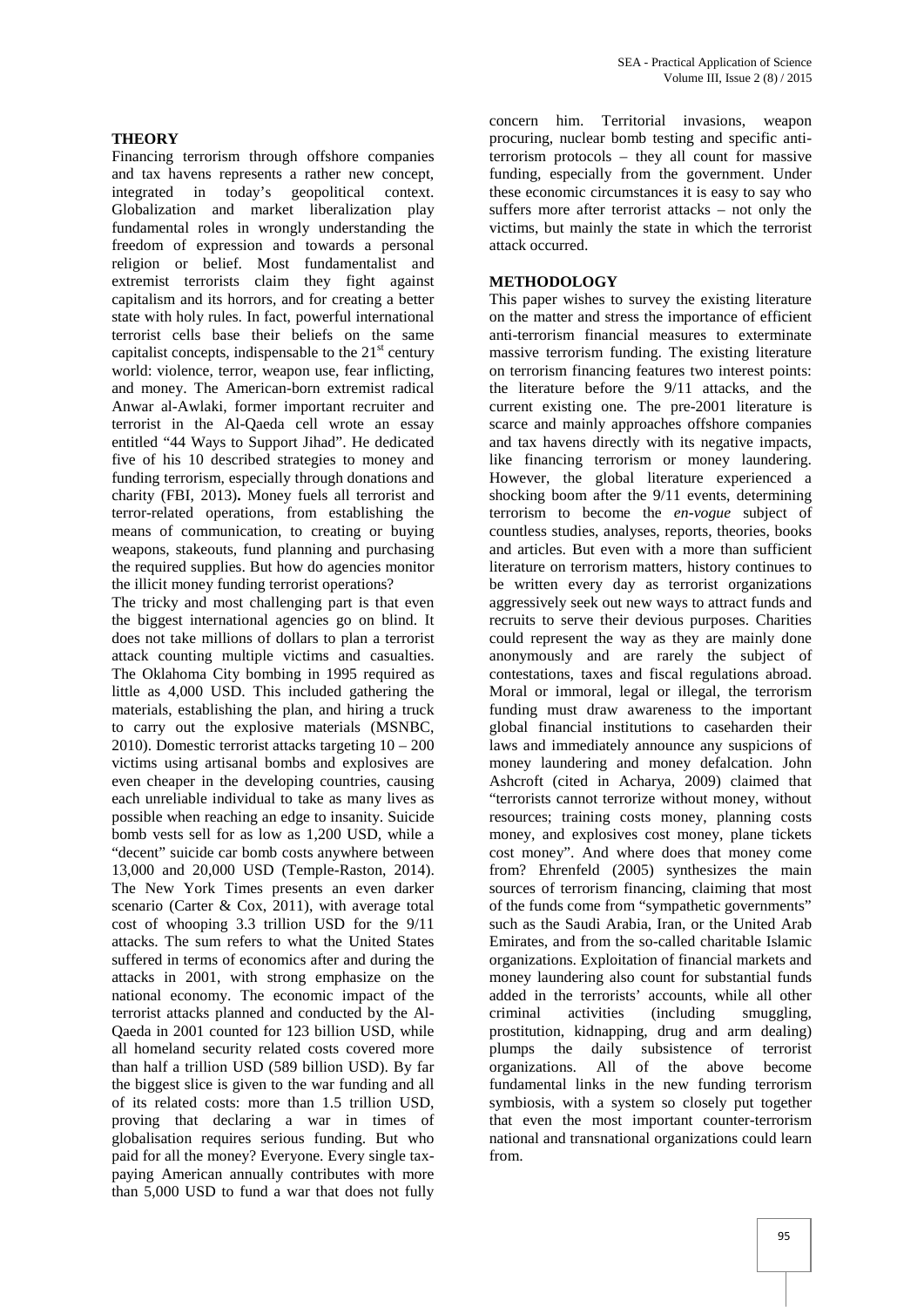### **FINDINGS**

The existing literature on financing terrorism is scarce, although the terrorism phenomenon bloomed in thousands of writings, books, articles, and specialists in the past decade. There is even less accurate information regarding today's main global threat, the Islamic State of Iraq and Syria (ISIS). With Al-Qaeda's main leader, Osama Bin Laden, assassinated in 2011, the United States faces a new threat by the name of ISIS. More importantly, if a few years back the war against terror was slightly kept on balance geographically speaking, today's terrorist threats stretch from the most developed European countries to the emerging ones at the border between Europe and Asia, and the Islamic world. The hatred has become so deep that most analysts claim a worldwide conflict is about to arise in less than ten years, fundamentally affecting the geopolitical map of the world, and possibly creating new state borders as well. Even more shockingly is how a group that originated only 16 years ago, at the end of the 1999s, has managed to attract over 8 million sympathisers across the controlled regions, with over 1,000 new members joining daily, even from the anti-terrorist declared states such as the United Kingdom, France, Spain or the United States of America (The New York Times, 2014). The United Nations names ISIS (ISIL as of 2014) as one of the most dangerous terrorist organizations in the world, being held responsible for human rights abuses including massacres, ethnic cleansing, terrorist acts and generally acts involving a high level of hatred and violence against non-Muslims.

The expansion of the Islamic State currently represents the main issue against counter-terrorism organisations, with the group proclaiming a worldwide caliphate and the creation of new state borders. Using primordial expurgation techniques and violence, the new proclaimed Islamic State manages to conquer not only territories, but valuable human and financial resources as well. As a result, from 2008 and until 2014, ISIL's accounts hold not less than 2 billion USD, at the disposal of the most feared terrorist leaders of the world. Most of the funds came from anonymous donations and charity organizations situated in Western Asia. However, it has been shown in many cases that well put-together terrorist attacks do not require fabulous amounts of money. On the contrary, with as little as 500 USD, one can create enough panic to make it in the international headlines and spread even more panic and fear worldwide. A similar scenario was fortunately avoided in 2008, when Germany hosted the World Cup soccer tournament. Several suitcases containing artisanal explosives were set to blow up in trains, causing sufficient casualties and international panic. Even more shockingly is that anyone can create bombs nowadays with the smallest investment. In fact, one of the men hold responsible for the terrorist

tuition fee money. As a paradox, although largest international terrorist organizations have wealthy bank accounts, they do not plan to spend too much on organizing a terrorist attack on a small scale. Thus, for a widely public organization like ISIS with its reported 2 billion USD piggy bank, "the only limit on the number of attacks it can launch is the number of people willing to carry them out" (Temple-Raston, 2014). Although a considerable amount of the funds ISIL held was through its affiliation and pledge to Al-Qaeda, since February 2014 when the two organizations decided to split, ISIS continued to gain sympathy from Asian-based charities and through a series of off-shore companies virtually located in tax havens across the globe. In terms of self-funding, ISIS has also come a long way. Instead of waiting to cash these long-term pay checks from money laundering and charity, the Islamic State developed its own funding system by extorting money from humanitarian workers, selling electricity to the Syrian government. Controlling strategically regions filled with natural resources, it comes as no surprise that the rebel child of Al-Qaeda plans to become financially independent in the future by exploiting the oil resources it possesses. Until then, the Islamic State, just as other Islamic extremist movements, continues to drain most of their revenues from illicit activities through money laundering or charity.

planned attacks paid for his requisite with his

#### **Offshore companies and money laundering**

Most terrorist organizations go hand in hand with intense criminal activity including smuggling, drug dealing, weapon trafficking, human trafficking, kidnapping and extortion. "When a criminal activity generates substantial profits, the individual or group involved must find a way to control the fund without attracting attention" (Financial Action Task Force, 2003). Most of these profits become easily untraceable by repeatedly sending them through offshore companies in tax havens. This way, fictional companies headquartered in tax havens across the globe (including in New Jersey and the Virgin Islands) can easily launder millions of dollars coming from illicit criminal activity or use the profits to purchase white assets like gold, diamonds or actions which are later sold in exchange for "white money". For the right amount of money, criminals would seek the legal advice and counselling of professionals, not only to perform money laundering schemes, but also to complete certain transactions. Accessing legal skills will help terrorist organizations in the future for becoming untraceable by the international authorities. In order to access private data such as client accounts numbers, the provided literature has come up with a series of legal grounds where specialists are required: managing trusts and companies, purchasing real estates and properties,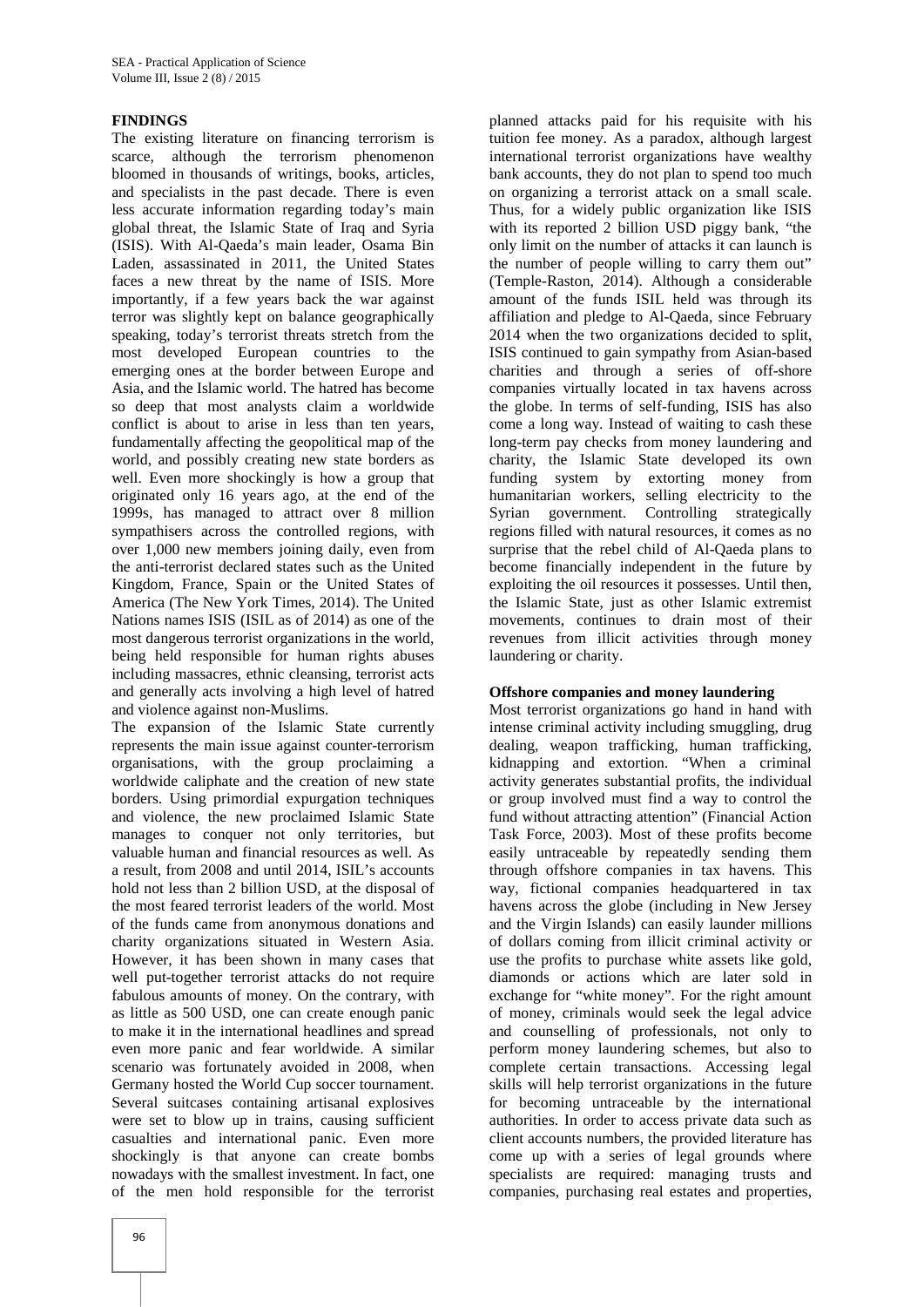using clients' accounts, and managing charities. However, once the required information is achieved, criminal organisations begin training their own specialists in the field, so they can exercise full control upon bank accounts and personal data information. The main area of vulnerability of the banking system is represented by real estate purchasing. Up to 30% of the criminal assets confiscated by international and national authorities counted for properties, determining it to be the most prolific money laundering scheme. International crime and money laundering investigators apply several methods to identify suspect bank activity and possible linkages to terrorist acts, including credit history checks and reviews of banking history. The success rate of these actions is pretty motivating, with the FBI agency alone managing to overrule over 400 potential terrorist threats per year. Even so, numerous terrorist organizations continue to survive and prosper through international aid coming in forms of donations and charities and laundered money. Offshore companies are the main responsible factor for this blooming situation. Their potential and global impact is, without a doubt, positive and negative. Offshore companies represent a potential opportunity for a highly sought global financial stability. On the other hand, offshore centres pose a serious threat to other more legit companies due to their territorial jurisdiction problems. Also, offshore companies will continue financing budgetary deficits, sometimes with longterm costs and consequences. The increasing rate of financial frauds and constant threats regarding money laundering and financing terrorism are the main drawbacks of offshore companies that everyone is fully aware of. In past few years, the most important international organizations (like the International Monetary Fund, the United Nations Organization and the World Bank) have become actively involved in the construction and implementation of stricter resolutions regarding tax havens and the way they operate on a national and international level. Without a doubt, the offshore environment has suffered severe changes as an outcome of these reports and resolutions and will most likely continue to transform as it seeks to optimise its potential on a global economic scale. In terms of diminishing money laundering and terrorism financing, the main approach of the offshore companies was to quit the bank secrecy after 9/11 events, becoming more transparent and inviting counter-terrorism agencies to snoop in, seeking for incriminatory evidence.

#### **The charity paradox**

Charity as a primordial source of terrorism funding was developed as a concept over the past decade, deviating from its original meaning. Charities and fund raiding actions were developed to strictly helping the ones in need by the ones that had more

to offer. The main charity causes for which financially potent individuals and companies pledge include environmental threats, poor children, abused women, outstanding individuals or endangered species of plants and animals. However, the concept of charity has been allegedly distorted to fit the greedy financial requests of terrorist groups and cells across the globe. During the "war on terror" started by the Bush Administration in the dawn of the September 11 events, numerous charitable organisations, and even individuals, were accused of having ties with terrorists or terrorist cells. Charities are mainly used as a means to move funds without appealing to international legislations or taxation. "Terrorist abuses of the charitable sector have included using legitimate transactions to disguise terrorist cash travelling to the same destination" (Financial Action Task Force, 2008). Among the list of the biggest charities accused of funding terrorism, one can name the following: Afghan Support Committee headquartered in Pakistan, the Al Kifah Refugee Centre headquartered in the US, the Global Relief Foundation, International Islamic Relief Organization headquartered in Saudi Arabia, Tamils Rehabilitation Organization, the Society of the Revival of the Islamic Heritage headquartered in Kuwait, or Muslim Aid headquartered in London. The Al Kifah Refugee Centre is alleged to have provided impressive military training prior to the World Trade Center bombings in 1993 and to have trained troops that were rather recruited in the staff of Osama Bin Laden. The European Union Commission froze all assets obtained by the Global Relief Foundation under the accusations of terrorism made by the Federal Bureau of Investigation.

By far one of the most controversial charity organization is the International Islamic Relief Organization which was sued in 2002 by the families of the victims died in the 9/11 attacks. Founded in 1978, the charitable organization has branches in the most diverse countries and territories worldwide, including Thailand, Senegal, Pakistan, South Africa, Albania, Bulgaria, Kosovo and Macedonia, proving an intense overseas the pledge of providing humanitarian aid, the organization is affiliated to al-Qaeda through its Indonesian and Philippines branch offices. The accusations were made by the United Nations Security Council and, as a result, the European Union and the United Kingdom also complied with the status. IIRO denied the accusations and applied to all legal channels to have the accusations removed. On January 6, 2014 the Security Council Committee removed the allegations and deleted the International Islamic Relief Organization, the Philippines office from the list of organizations affiliated to or associated with al-Qaeda (UN, 2014).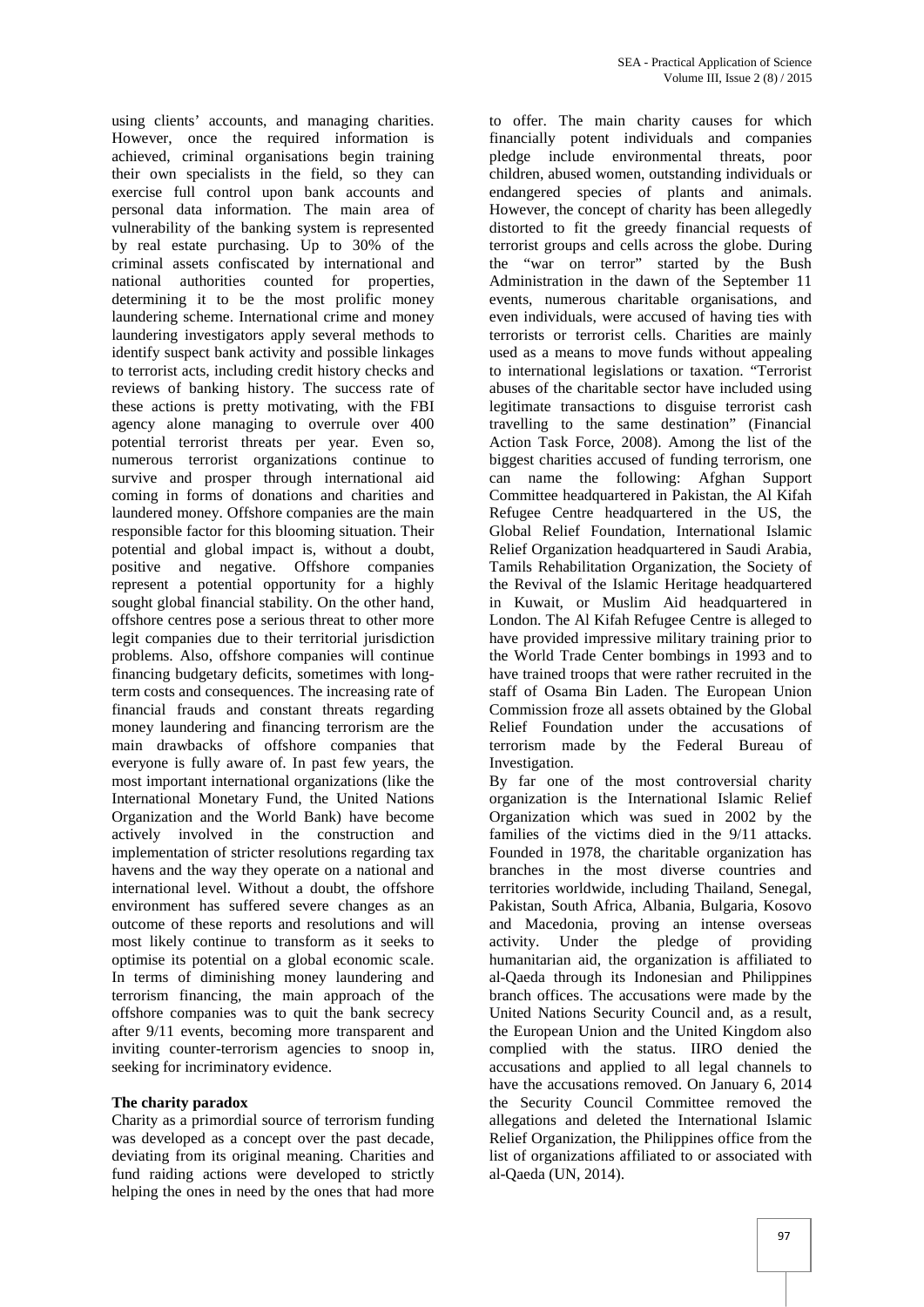On December 12, 2014 finance and security analyst at BBC, Tom Keatinge, released a well documented paper regarding terrorist funding, emphasizing on ISIL, the Afghan Taliban and Al- Shabab (Keatinge, 2014). It is estimated that the Afghan Taliban group gathered as much as 200 million USD from donors and drug sales, while Al- Shabab received "taxes" and donations counting for 100 million USD. And while ISIL is currently the wealthiest terrorist organization, Hamas comes on a second place, according to a report made by Forbes Israel. The report lists Hamas dealing with budget funds of nearly 1 billion USD per year, making it extremely unpredictable and dangerous. On the same report Hezbollah is listed as occupying a forth position, with funds of roughly 500 million USD. However, it is impossible to count exactly how much of this money comes directly through external funding (donations and charities). It is even harder to proof funding accusations on a legal ground and seek international embargo on all assets for those responsible. Muslim Aid, the Revival of Islamic Heritage Society and the Qatari Charitable Society are among the biggest donors sustaining the pro-jihadists. Things appear to be even more dramatic in the UK, where the Islamic charity organization Camden Abu Dis Friendship is publicly supporting terrorist actions and initiatives. The Islamic Relief, UK division, was finally facing the consequences of its acts after UBS shut down the branch's bank account under constant suspicion that the money was used to fund terrorist acts.

#### **CONCLUSIONS**

The purpose of the paper triggers to offer a new perspective upon the importance of terrorism funding in today's "war on terror" played by the entire global society. Terrorism financing represents an aching problem of today's society, mainly because it comes from such diverse sources:

#### **REFERENCES**

- 1. Acharya, Arabinda (2009). Targeting Terrorist Financing – International cooperation and new regimes. New York, Routledge – Contemporary Terrorism Studies.
- 2. Baker in Napoleoni, Loretta (2005), *Terror Incorporated: Tracing the dollars behind the terrorist networks*. Seven Stories Press. New York, XIX.
- 3. Barber, Steve (2011). The "New Economy of Terror": The Financing of Islamist Terrorism, Global Security Studies, 2 (1).
- 4. Carter, Shan; Cox, Amanda (2011). One 9/11 Tally: \$3.3 Trillion, available online at http://www.nytimes.com/interactive/2011/09/08/us/ sept-11-reckoning/cost-graphic.html?\_r=0.
- 5. Ehrenfeld, Rachel (2005). Funding Evil How terrorism is financed – and how to stop it. Chicago. Bonus Books.

from money laundering to organized crime facts, smuggling, prostitution, drug and weapon trade, and others. Tax havens are giving today's terrorist organizations the perfect environment to grow their finances and become richer than a state, actively menacing the borders and the integrity of any country willing to fight against it. There is no boundary between what is legal and illegal, what is moral and what is condemnable, as terrorist organizations can support their entire entity through a combination of legal and illegal actions on the financial market, especially through charities and offshore companies.

There are no secure parties in the process and large financial institutions do not seem to rush into making the world a more secure place. Although bank legislations regarding offshore companies and tax havens have improved after the 9/11 triggering events, there remains a huge gap between what counter-terrorism agencies claim to do, and what they are actually doing. Most agencies fail to comply with what they signed up for merely because they cannot act efficiently enough in real time to minimize the damages caused by terrorist attacks. There is no guessing in where will be the next terrorist act, but based on a constant surveillance of bank accounts, charity organizations and donations received by the most dangerous terrorist cells, terrorist funding should hold the key of future preparation and security organization.

#### **ACKNOWLEDGMENTS**

This work was co financed from the European Social Fund through Sectoral Operational Programme Human Resources Development 2007- 2013, project number POSDRU/159/1.5/S/142115 "Performance and excellence in doctoral and postdoctoral research in Romanian economics science domain"

- 6. FBI (2013). Terror Financing: Tracking the Money Trails, July 2013, available online at http://www.fbi.gov/news/stories/2013/july/terrorfinancing-tracking-the-money-trails.
- 7. Financial Action Task Force (2003). What is money laundering – Uploaded Edition, October 2003.
- 8. Financial Action Task Force (2008). Terrorist financing. OECD, Paris, February 2008.
- 9. Fisher, James et ali (2005). Assessing the Impact of the USA PATRIOT Act on the Financial Services Industry. *Journal of Money Laundering Control*, 8  $(3), 243 - 248.$
- 10. Keatinge, Tom (2014). Finances of the Jihad: How extremists groups raise money. BBC. Available online at http://www.bbc.com/news/world-middle east-30393832.
- 11. Legal Department of the International Monetary Fund (2003). *Suppressing the Financing of Terrorism. A Handbook for Legislative Drifting*.